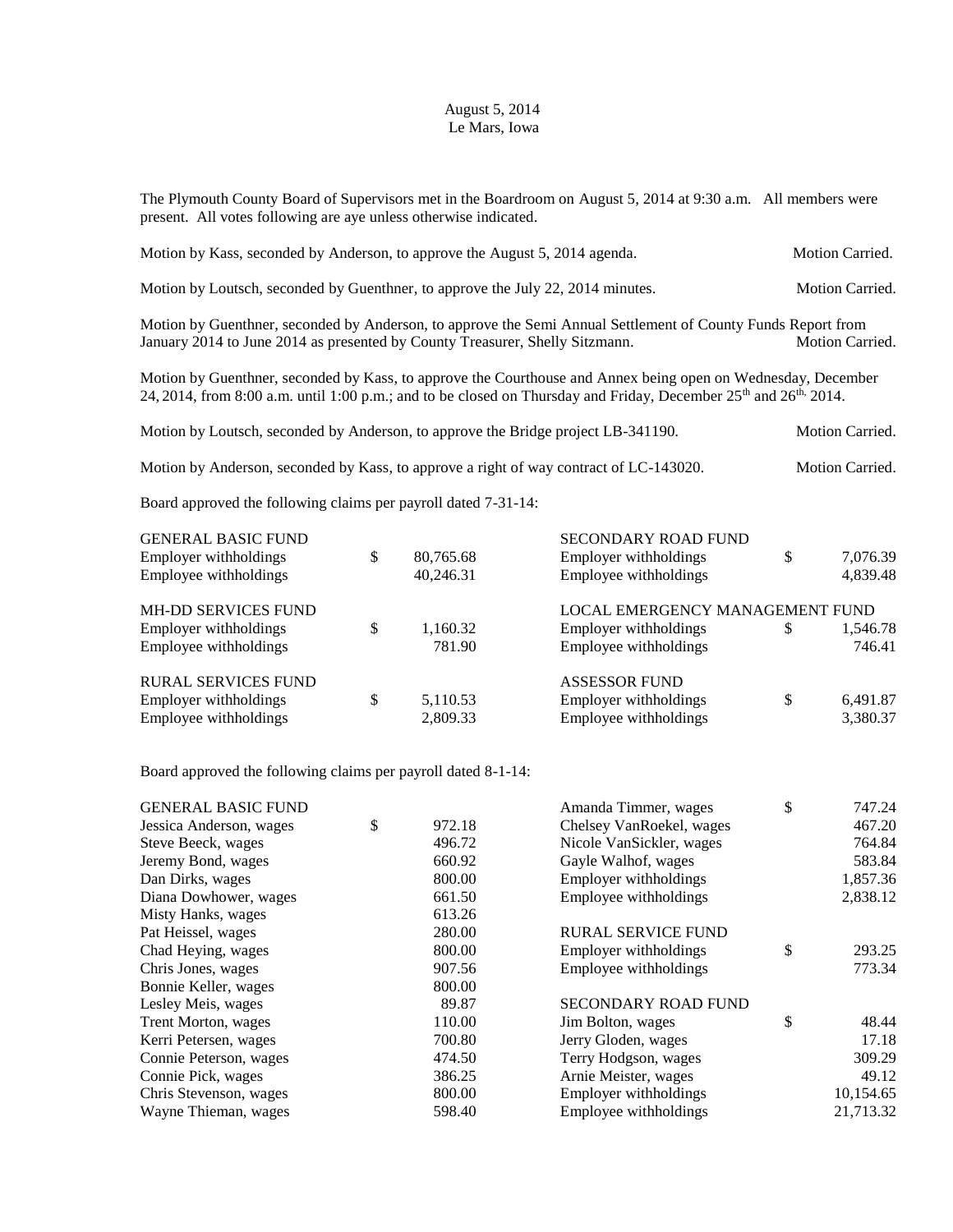Board approved the following claims per warrant register dated 8-5-2014:

| <b>GENERAL BASIC FUND</b>                     |           | \$<br>Verizon, cell phone                  | 431.82     |
|-----------------------------------------------|-----------|--------------------------------------------|------------|
| \$<br>Akron Hometowner, publications          | 500.47    | VISA, misc. Sheriff's expenses             | 1,285.91   |
| AmSan, supplies                               | 172.74    | Wal-Mart, supplies                         | 139.49     |
| Anthony Plbg, service work @ duplex           | 578.25    | Wellmark, flex processing & admin fee      | 2,012.80   |
| Aramark, floor mats                           | 304.16    | Western Iowa Tourism, FY 14-15 allocation  | 500.00     |
| Craig Bartolozzi, insurance reimb.            | 39.20     |                                            |            |
| Scott Bixenman, legal representation          | 200.00    | <b>MH-DD SERVICEDS FUND</b>                |            |
| Bomgaars, supplies                            | 94.69     | Hope Haven, psychiatric rehabilitation \$  | 323.00     |
| Carlsen Funeral Home, transports              | 2,069.75  | Plains Area Mental, planning/consultation  | 64,925.00  |
| Century Link, phone                           | 33.11     | Ply Co Sheriff, transports                 | 328.40     |
| Clay Rural Water, antenna rental              | 100.00    |                                            |            |
| CWD, kitchen supplies                         | 397.29    | <b>RURAL SERVICES BASIC FUND</b>           |            |
| Dean Foods, kitchen supplies                  | 78.80     | Noel Ahmann, mileage<br>\$                 | 176.64     |
| Des Moines Stamp, supplies                    | 18.00     | Bomgaars, supplies/parts                   | 41.97      |
| Family Medicine Ctr., pre-employ. physical    | 163.00    | Doug Schleis, well closing                 | 200.00     |
| Stacey Feldman, cell phone allowance          | 60.00     | Frontier, phone                            | 6.60       |
| Dawn Fifita, insurance reimbursement          | 85.00     | O.C. Sanitation, recycling dumpster        | 62.40      |
| Floyd Valley Hospital, radiology services     | 624.00    | Ply Co Historical Museum, FY14-15 alloc.   | 6,000.00   |
| Frontier, phone                               | 744.31    | Ply Co Solid Waste, hauling/assessment     | 22,953.37  |
| Jolynn Goodchild, cell phone allowance        | 60.00     | S & B Warehouse, handling charges          | 10.00      |
| Govconnection, computer parts                 | 1,139.84  | Van's Sanitation, rural recycling dumpster | 60.00      |
| ICON Ag, mower belt                           | 103.11    |                                            |            |
| IMWCA, work comp premium                      | 15,031.00 | <b>LOCAL OPTION SALES TAX FUND</b>         |            |
| Jack's Uniforms, uniforms                     | 425.70    | Oyens Veteran Memorial, grant<br>\$        | 153.08     |
| Trish Kunkel, cleaning services               | 1,400.00  |                                            |            |
| City of LeMars, utilities assistance          | 394.84    | VETERAN AFFAIRS CO GRANT FUND              |            |
| LeMars Agri Center, water softener salt       | 185.71    | Indoff, office mats<br>\$                  | 239.38     |
| Daily Sentinel, subscription & publications   | 491.01    |                                            |            |
| Life Skills Training, FY 14-15 1/2 allocation | 2,500.00  | <b>SECONDARY ROAD FUND</b>                 |            |
| Kerri Ludwigs, insurance reimbursement        | 42.04     | \$<br>A & M Laundry, floor mats            | 58.00      |
| Mail Services, MV print/postage               | 819.96    | City of Akron, utilities                   | 55.70      |
| Mayrose Body Shop, repairs                    | 208.36    | Allied Oil, tires/tubes                    | 11,903.60  |
| Mid-Sioux Opportunity, FY 14-15 alloc.        | 5,000.00  | Bomgaars, shop tools                       | 748.59     |
| MidAmerican Energy, utilities                 | 3,319.93  | Dixon Construction, construction project   | 42,756.53  |
| MJM Designs, clothing                         | 400.00    | Fastenal, parts                            | 11.51      |
| Northland Securities, disclosure reporting    | 435.00    | Fort Dodge Asphalt, asphalt concrete       | 111,833.45 |
| Office Elements, copier service               | 21.22     | Lyle Frederes, right-of-way                | 1,390.00   |
| Shawn Olson, document scanner                 | 386.85    | Frontier, phone                            | 379.58     |
| Perkins, office supplies                      | 434.54    | Family Medicine Clinic, safety             | 107.00     |
| Ply Co Board of Health, pass thru grant       | 696.73    | GCC Alliance, pipe culverts                | 3,535.00   |
| Plymouth Co Drug Court, 14-15 allocation      | 3,000.00  | GCR, tires/tubes                           | 2,223.80   |
| Plymouth Co Sheriff, fees & transports        | 1,839.06  | Graves Construction, construction project  | 59,510.42  |
| Ply Co Treasurer, flex benefits reimb.        | 3,983.41  | Hancock Concrete, construction project     | 38,278.84  |
| Premier Comm., data service                   | 141.27    | Higman Sand, granular                      | 437.50     |
| Presto-X-Co, pest control                     | 158.04    | ICEOO, meeting fees                        | 200.00     |
| Northwest REC, radio                          | 178.01    | Indoff, supplies                           | 321.72     |
| Remsen Bell, publications                     | 320.33    | Interstate Battery, batteries              | 153.95     |
| Steve Schnepf, insurance reimbursement        | 500.00    | Iowa Prison Industries, signs              | 1,790.10   |
| Simpco, 14-15 membership dues                 | 2,995.00  | ISU, meeting fees                          | 170.00     |
| Siouxland Reg Transit, quarterly support      | 8,034.25  | Janitor Depot, sundry                      | 305.30     |
| Chris Sonnichsen, rent assistance             | 400.00    | Jensen Motors, outside service             | 950.14     |
| Storey Kenworthy, election envelopes          | 645.14    | Keffeler Land, right-of-way                | 144.00     |
| Uniform Den, uniform                          | 408.20    | City of Kingsley, sundry                   | 9.55       |
| Union Co Electric, tower                      | 42.30     | L.A. Carlson Contracting, constr. project  | 30,713.77  |
| Van's Sanitation, garbage pickup              | 98.58     | Lampert Lumber, lumber                     | 10.90      |
|                                               |           |                                            |            |

| Verizon, cell phone                                                 | \$   | 431.82                |
|---------------------------------------------------------------------|------|-----------------------|
| VISA, misc. Sheriff's expenses                                      |      | 1,285.91              |
| Wal-Mart, supplies                                                  |      | 139.49                |
| Wellmark, flex processing & admin fee                               |      | 2,012.80              |
| Western Iowa Tourism, FY 14-15 allocation                           |      | 500.00                |
|                                                                     |      |                       |
| <b>MH-DD SERVICEDS FUND</b>                                         |      |                       |
| Hope Haven, psychiatric rehabilitation                              | - \$ | 323.00                |
| Plains Area Mental, planning/consultation                           |      | 64,925.00             |
| Ply Co Sheriff, transports                                          |      | 328.40                |
|                                                                     |      |                       |
| <b>RURAL SERVICES BASIC FUND</b>                                    |      |                       |
| Noel Ahmann, mileage                                                | \$   | 176.64                |
| Bomgaars, supplies/parts                                            |      | 41.97                 |
| Doug Schleis, well closing                                          |      | 200.00                |
| Frontier, phone                                                     |      | 6.60                  |
| O.C. Sanitation, recycling dumpster                                 |      | 62.40                 |
| Ply Co Historical Museum, FY14-15 alloc.                            |      | 6,000.00              |
| Ply Co Solid Waste, hauling/assessment                              |      | 22,953.37             |
|                                                                     |      | 10.00                 |
| S & B Warehouse, handling charges                                   |      |                       |
| Van's Sanitation, rural recycling dumpster                          |      | 60.00                 |
| <b>LOCAL OPTION SALES TAX FUND</b>                                  |      |                       |
| Oyens Veteran Memorial, grant                                       | \$   | 153.08                |
|                                                                     |      |                       |
| VETERAN AFFAIRS CO GRANT FUND                                       |      |                       |
| Indoff, office mats                                                 | \$   | 239.38                |
|                                                                     |      |                       |
| <b>SECONDARY ROAD FUND</b>                                          |      |                       |
| A & M Laundry, floor mats                                           | \$   | 58.00                 |
| City of Akron, utilities                                            |      | 55.70                 |
| Allied Oil, tires/tubes                                             |      | 11,903.60             |
| Bomgaars, shop tools                                                |      | 748.59                |
| Dixon Construction, construction project                            |      | 42,756.53             |
| Fastenal, parts                                                     |      | 11.51                 |
| Fort Dodge Asphalt, asphalt concrete                                |      | 111,833.45            |
| Lyle Frederes, right-of-way                                         |      | 1,390.00              |
| Frontier, phone                                                     |      | 379.58                |
| Family Medicine Clinic, safety                                      |      | 107.00                |
| GCC Alliance, pipe culverts                                         |      | 3,535.00              |
| GCR, tires/tubes                                                    |      |                       |
|                                                                     |      | 2,223.80<br>59,510.42 |
| Graves Construction, construction project                           |      |                       |
| Hancock Concrete, construction project                              |      | 38,278.84             |
| Higman Sand, granular                                               |      | 437.50                |
| ICEOO, meeting fees                                                 |      | 200.00                |
| Indoff, supplies                                                    |      | 321.72                |
| Interstate Battery, batteries                                       |      | 153.95                |
| Iowa Prison Industries, signs                                       |      | 1,790.10              |
| ISU, meeting fees                                                   |      | 170.00                |
| Janitor Depot, sundry                                               |      | 305.30                |
| Jensen Motors, outside service                                      |      | 950.14                |
| Keffeler Land, right-of-way                                         |      | 144.00                |
| City of Kingsley, sundry                                            |      |                       |
|                                                                     |      | 9.55                  |
| L.A. Carlson Contracting, constr. project<br>Lampert Lumber, lumber |      | 30,713.77<br>10.90    |